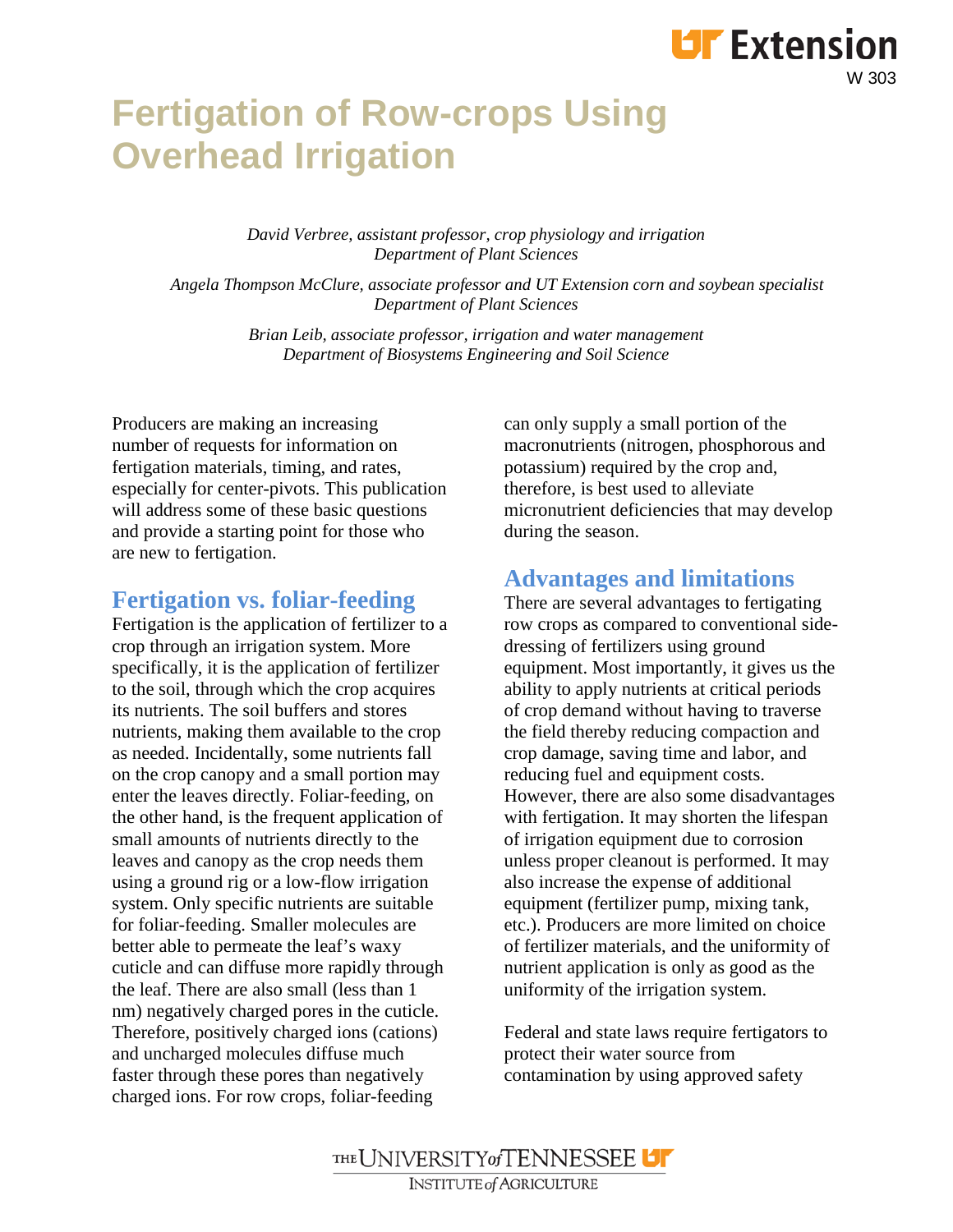devices or approved alternatives. These safety devices include the following:

- Irrigation check valve between well and injection point.
- Injection line check valve at injection point.
- Vacuum relief valve between check valve and well.
- Low pressure cutoff on irrigation line.
- Low pressure drain between well and irrigation check valve.
- Normally closed solenoid valve between injection pump and chemical tank.
- Interlock between injector and irrigation pump panels.

# **Fertigation materials**

#### **Nitrogen**

Nitrogen fertilizers add ammonium (NH<sub>4</sub><sup>+</sup>), nitrate  $(NO_3^-)$ , and/or urea  $(CO(NH_2)_2)$  to the soil solution. Soil bacteria contain the urease enzyme that quickly converts urea to ammonium. In addition, soil contains bacteria (*Nitrosomonas* and *Nitrobacter*) that convert ammonium to nitrate within five days of application in soils with pH greater than 6. Young plants require ammonium and produce enzymes to convert nitrate to ammonium in order to make use of it. Seedlings less than 3 weeks old have insufficient quantities of one of these key enzymes (nitrate reductase) and cannot make use of nitrate directly. Nitrate (negatively charged) is easily leached from the soil whereas ammonium (positively charged) can be held by the soil until it is converted to nitrate by microorganisms. Therefore, fertilizers that produce ammonium are more efficient for a young

crop. Later in the season, nitrate-based fertilizers are just as effective but are more prone to leaching.

The three most common nitrogen (N) sources used for fertigation are urea solution, urea ammonium nitrate (UAN) and calcium ammonium nitrate (CAN). Urea (46-0-0) can be purchased as a solution (23- 0-0) or you can mix it yourself. Dissolved urea is not as corrosive to irrigation equipment because it has a low salt index. However, urea may burn certain crops if the biuret concentration is greater than 0.3 percent when foliar-applied or greater than 2 percent when soil applied. Biuret is a compound formed during the production of urea. In the past, urea contained about 5 percent biuret. However, now most urea produced in North America contains 1 percent biuret. The biuret concentration is a much greater concern for foliar-feeding of concentrated solutions than for fertigation of much more dilute products. Feed-grade or micro-prill urea, where available, is more easily dissolved and contains less biuret that might burn tissue than does regular urea. Urea ammonium nitrate (32-0-0) is a solution of 45 percent ammonium-nitrate (NH4NO3), 35 percent urea, and 25 percent water. UAN is corrosive (high salt index) to irrigation equipment. Calcium ammonium nitrate (17-0-0-8.8 Ca) is more commonly used on horticultural crops with a high calcium requirement. Most of the nitrogen in CAN-17 is readily available to the plant. **Never mix UAN and CAN** — it will produce a white milky precipitate that will plug up nozzles. Also, do not mix concentrated fertilizer solutions with other concentrated fertilizer solutions.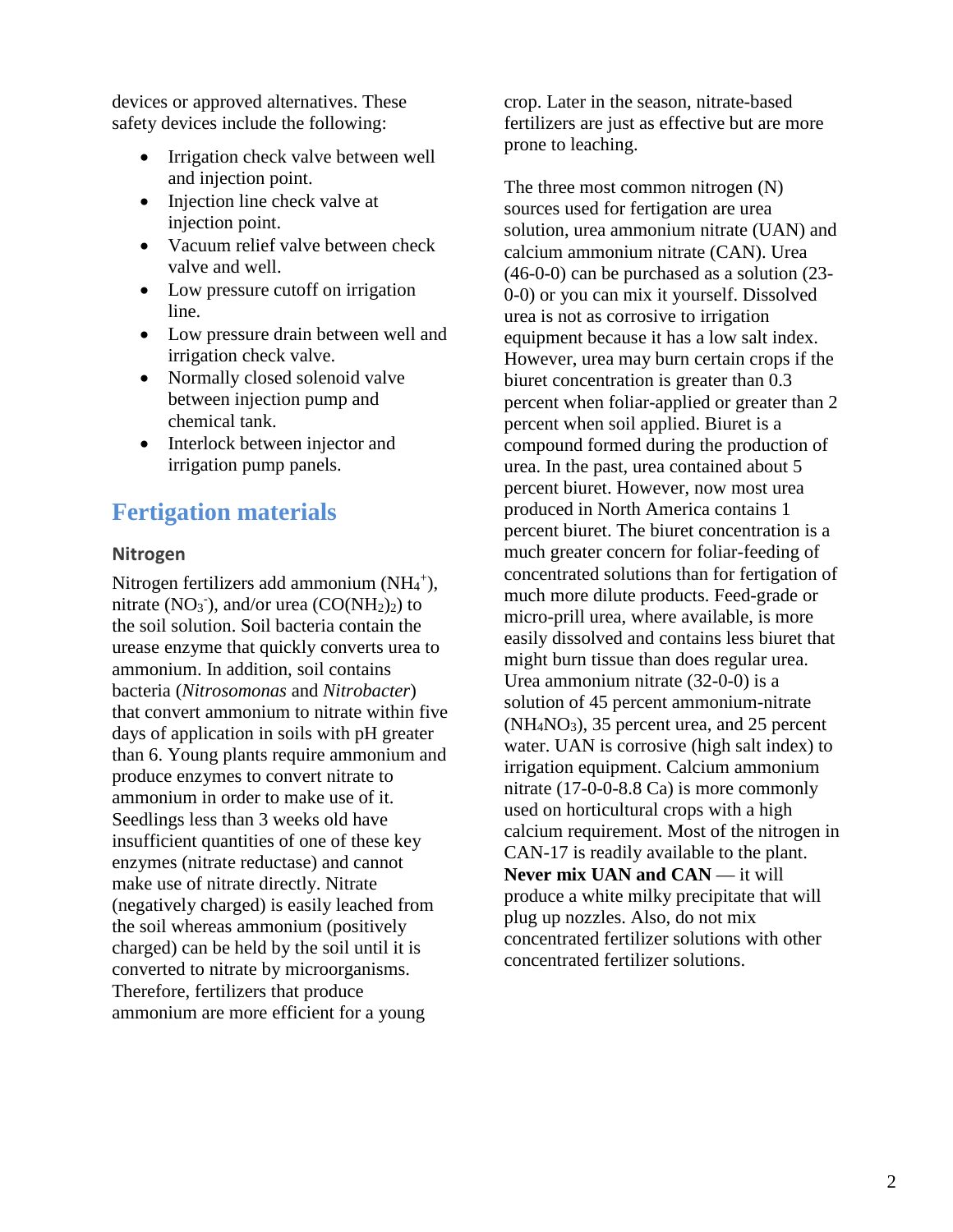| <b>Name</b>                                     | <b>Analysis</b><br>$(N-P_2O_5-$<br>$K_2O$ | <b>Density</b><br>(lb/gal) | <b>Nitroge</b><br>n conc.<br>(l <b>b</b> )<br>N/gal) | <b>Produces</b>                     | <b>Notes</b>                                                                                         |
|-------------------------------------------------|-------------------------------------------|----------------------------|------------------------------------------------------|-------------------------------------|------------------------------------------------------------------------------------------------------|
| Urea solution                                   | $23-0-0$                                  | 9.5                        | 2.2                                                  | 23% ammonium                        | Non-corrosive, lowers<br>temperature when mixing                                                     |
| Urea-ammonium<br>nitrate solution<br>$(UAN-28)$ | $28-0-0$                                  | 10.7                       | 3.0                                                  | 21% ammonium<br>7% nitrate          | Corrosive                                                                                            |
| Urea-ammonium<br>nitrate solution<br>$(UAN-32)$ | $32 - 0 - 0$                              | 11.1                       | 3.5                                                  | 24.25%<br>ammonium<br>7.75% nitrate | Corrosive, prone to salting<br>out in cold temperatures                                              |
| Calcium<br>ammonium nitrate<br>$(CAN-17)$       | $17-0-0-$<br>8.8 Ca                       | 12.6                       | 2.1                                                  | 5.9%<br>ammonium<br>11.1% nitrate   | Corrosive, used for crops with<br>high calcium requirement                                           |
| Ammonium nitrate<br>solution (AN-20)            | $20 - 0 - 0$                              | 10.5                       | 2.1                                                  | 10% ammonium<br>10% nitrate         | Corrosive, never mix with<br>concentrated sulfuric acid,<br>phosphoric acid or<br>hydrochloric acid. |

*Table 1. Common fertilizer solutions used for fertigation.*

*Purchase "Solution Grade" granular fertilizers whenever possible when mixing it yourself. Many granular fertilizers have coatings either to keep the fertilizer dry during storage or to delay the release of nutrients to the crop. Do not use these fertilizers because the coatings can plug up nozzles.*

#### **Phosphorus**

Phosphorus (P) fertilizers add orthophosphate ions  $(H_2PO_4$ <sup>-</sup>,  $HPO_4$ <sup>2-</sup>) to the soil solution. While these forms of P are readily available to plants, they are also easily fixed into forms not available to plants. Orthophosphate can bind with lime (CaCO3) under high pH conditions (greater than 7) or iron and aluminum under low pH conditions (less than 7), making it insoluble. P is also adsorbed onto soil particles and is relatively immobile in soils. Therefore, only a small portion of fertigated P is likely to penetrate the soil to a depth available to most plant roots. In addition, plants require a majority of P early in the season for root growth and late-applications of P by fertigation are unlikely to have any advantage over preplant applications.

#### **Potassium**

Potassium (K) is another nutrient that is often not economical to apply by fertigation. Potassium ions  $(K^+)$  are resistant to leaching as they cling to soil particles in a form readily available to plants in most soils. If the soil K levels are adequate at planting, there is usually little benefit to fertigating K on most soils, especially for corn or soybean. Although there are reports of increased lint yield and improved fiber quality of cotton under certain conditions from foliar-feeding K with a ground rig, there is little research on fertigating K through an overhead irrigation system. The water application rates of an irrigation system are much higher than a spray rig causing a majority of K to be applied to the soil rather than the canopy. Until additional research is available, we cannot provide recommendations for fertigating K on cotton.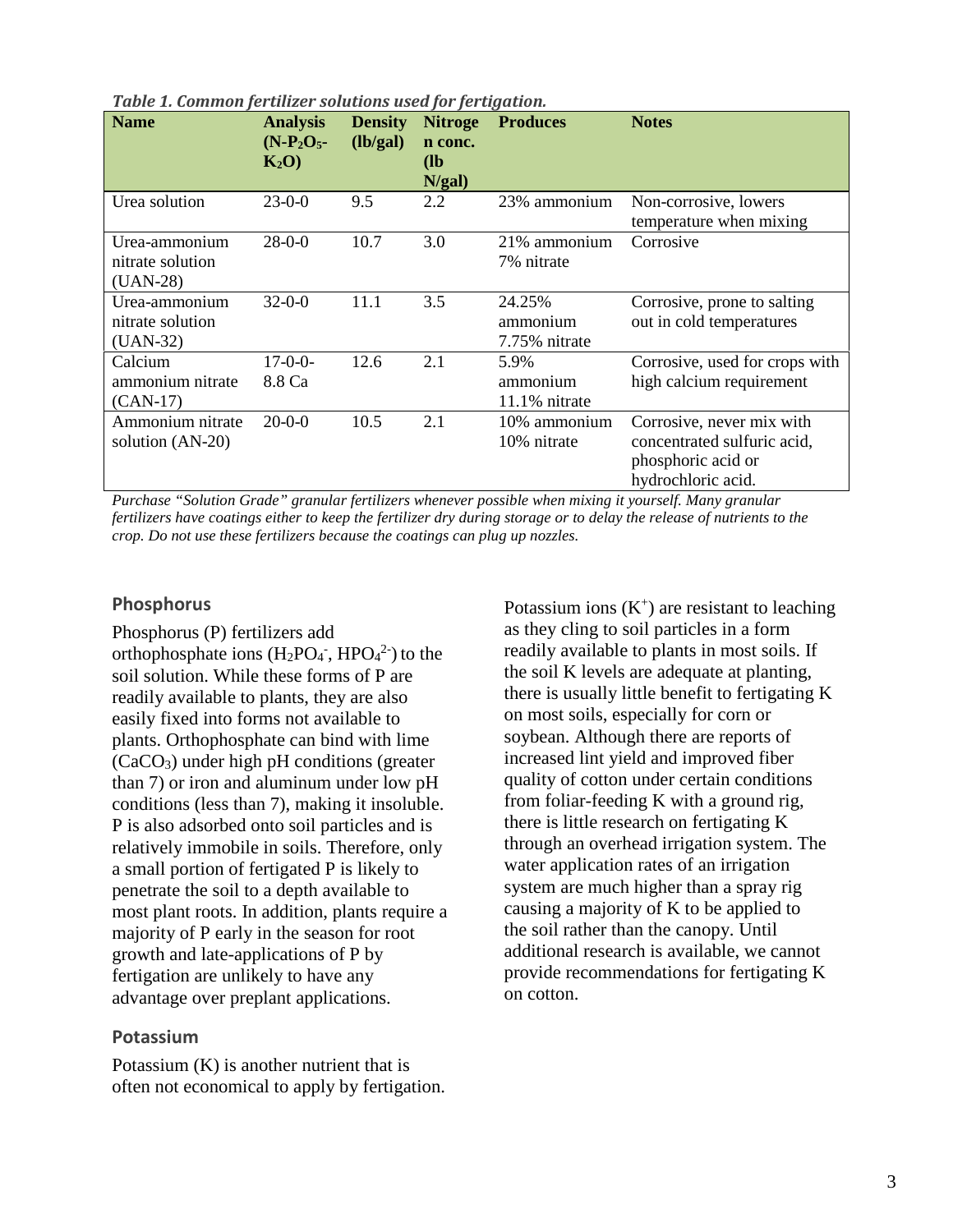# **When and How Much to Fertigate**

Fertigation gives producers more flexibility in how and when nitrogen is applied to their crop. It is not meant to be a replacement for all broadcast or variable rate soil-applied nitrogen. Producers who are new to fertigation may want to apply a larger percentage of nitrogen at planting or as a side-dress with ground equipment followed with fewer fertigation applications until they determine a balance that works for them. Producers should take into account the characteristics of their soils and the capacity of their equipment.

#### **Amount of Water to Apply**

The amount of water to apply at each fertigation event is very important. Insufficient irrigation will leave the fertilizer on or near the surface and prone to runoff or gaseous losses (e.g., ammonia volatilization). Applying too much irrigation at once may cause fertilizer to runoff or move past the rooting zone, making it unavailable to the crop and prone to leaching. Be especially careful to avoid fertigating near or on open waterways, drainage ditches or other bodies of water.

Most center-pivot irrigation systems are designed to apply about 2 inches of water per week (or 3/10 of an inch per 24 hours). At this rate, the risk of driving nutrients down below the root zone is low except on sandy soils. However, ensuring adequate incorporation of nutrients may be a challenge. Therefore, we suggest fertigating with as much water as possible while avoiding runoff on most soil types. Rinsing the irrigation system out after each fertigation event will prevent corrosion and prolong the lifetime of the system.

#### **Corn**

For corn, apply up to one half of the total recommended N at planting, accounting for any residual N from previous manure applications or legume. This amount should be applied by ground rig as an ammoniumbased fertilizer (urea, ammonium nitrate, anhydrous ammonia, ammonium sulfate) to provide a readily-available source of nitrogen. Fertigate about 60 percent of the remaining recommended N around V6 and the remaining prior to tasseling at 20-30 pounds N per acre per irrigation event. This amount will reduce corrosion of irrigation equipment and risk of clogging.

#### **Cotton**

For cotton, we recommend applying 20 percent of total recommended N at pre-plant using a ground rig. Fertigate 50 percent of total recommended N through squaring and the remaining 30 percent no later than early bloom (Lemon, et al. 2009) at a rate of 20- 30 pounds N per acre per irrigation event. This rate will reduce corrosion of irrigation equipment and risk of clogging. Applying fertilizer after early bloom may result in excess N at cut-out, which in turn may cause excessive growth, impede defoliation and delay maturation. Cotton is susceptible to burning using certain nitrogen sources. Dissolved urea is the safest because it has low potential for burning.

#### **Soybeans**

We do not currently recommend fertigating soybeans. Only a limited amount of nitrogen is required at planting. Once soybeans are nodulated with nitrogen-fixing rhizobium, they begin fixing sufficient amounts of nitrogen. Applying too much N to soybeans early will inhibit nodule formation.